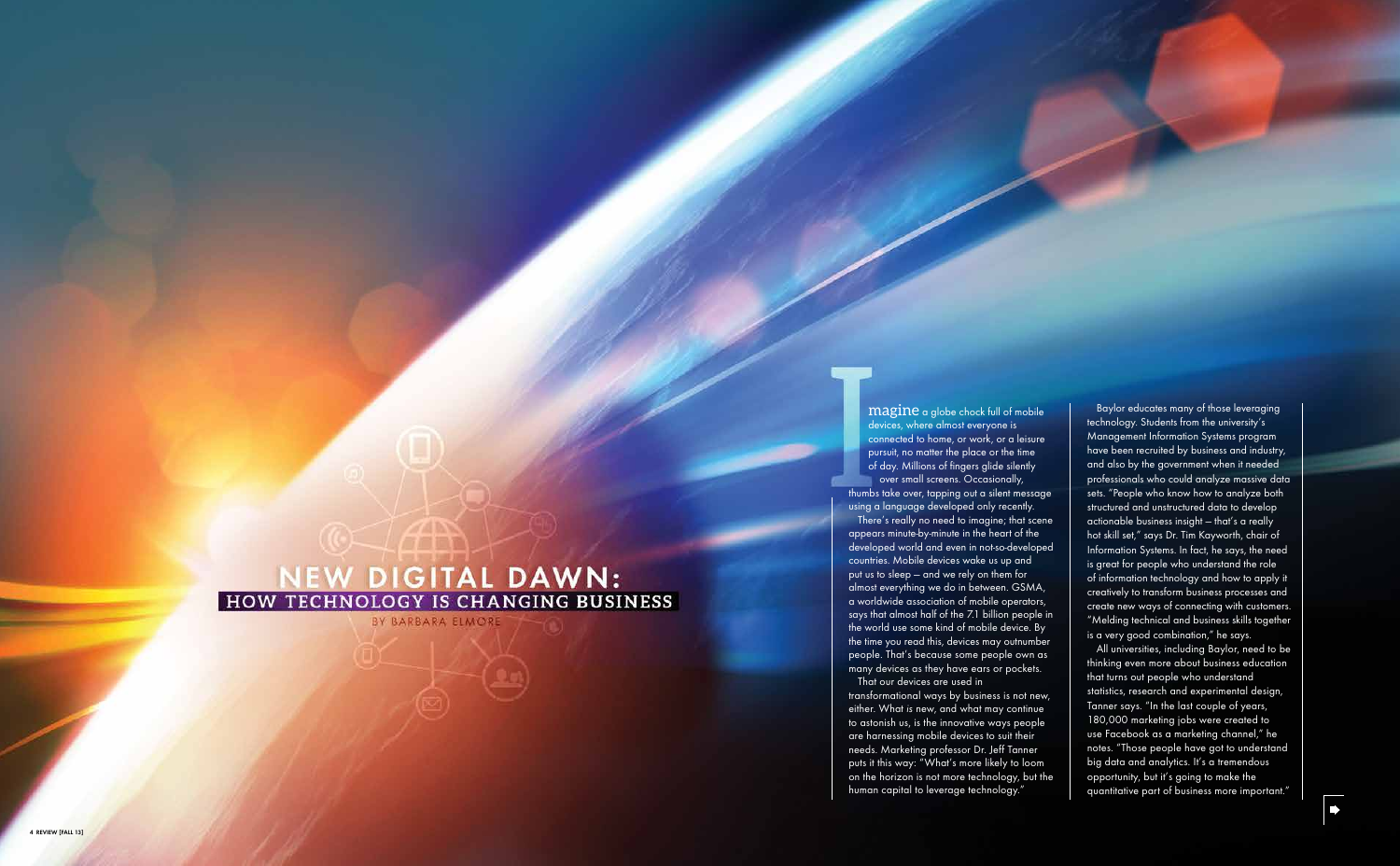## GETTING VALUE OUT OF BIG DATA

anner and others working in the areas of business research and business education provide strong examples of how to leverage technology. He is among those using technology to investigate how customers use technology, and conveying what he learns back to the business. The analysis can eventually transform the ways businesses connect with their customers and vice versa.

i

Tanner works with a "collaboratory," a lab that's part of the Baylor Research and Innovation Collaborative. The collaboratory includes business partners like Teradata Corp., a provider of a data warehouse that makes statistical analysis possible. Other partners include customer behavior expert iSIGN Media Solutions Inc. and Cabela's, a store that specializes in outdoor gear.

Data analysis can yield what Tanner describes as "actionable research." This is the kind of investigation that "addresses important academic questions and yields outcomes that companies can convert into revenue streams," says Tanner. With Cabela's, Tanner experiments with the integration of web browsing data into existing customer transactions. "This closes the loop from marketing activities to the sale so that you can improve your sales activity"

New technologies allow merchants to use their own or third-party data to market to customers through different sources: a store catalog, online browsing, call-center marketing or instore transactions. Cabela's can also use hunting and fishing license data. An automobile dealer could use data from state license tags. Other businesses might integrate data from sources likes the professional network LinkedIn.

In Tanner's new book titled Dynamic Customer Strategy: Big Profit from Big Data, expected this fall, he includes a model that shows the processes of discovery, exploration and operation.

He illustrates the model with research on products that went into a customer's shopping cart first during Cabela's Black Friday and Cyber Monday sales. "If items went into the shopping cart first, you had a chance of closing that transaction. We created offers around this product and compared that to standard offers. We were able to increase revenues substantially, but more importantly, we were able to increase margin. So we took the models and we are now back into the discovery phase. This allows companies to get the value out of big data."

### A **'bring-y o u r -own '** TREND

The number of mobile devices on the market can overwhelm even those whose business is knowing about devices. But allowing individuals to bring their own devices to work is a growing movement that some say can encourage productivity.

Dr. Hope Koch and Lt. Col. Pat Curry, a doctoral student, are studying how the proliferation of devices like iPads and tablets affects business operations. The trend is called IT consumerization or BYOD, an acronym for "bring your own device," and it started a few years ago with the popularity of iPads and iPhones.

The bring-your-own trend goes against the current of networked offices, where workers have a PC on their desks at work and perhaps another computer at home. The IT department provides the work computers and dictates the software. If someone needs to work after 5, he toils at the computer on his desk.

Now, however, tablets and other mobile devices spring up often at ballgames and in doctors' offices, affording people the ability to work, play, and run personal errands simultaneously.



 **Most employees want to do a good job.** Those who have a big workload and use their own devices believe they work faster and better. Recent research released by cloud company Citrix indicates some businesses agree. Eighteen percent of small businesses in the United States, Canada and Australia are achieving productivity gains of more than 30 percent "by adopting mobile workstyles, enabling people to work whenever, wherever and however they choose." **Mobile devices give workers autonomy.** "Having the iPhone lets them move around a bit more and they can do their work when they want to," Koch notes.  **Autonomy influences productivity.** Koch uses an example of a pharmaceutical salesperson that might be able to catch a doctor for a beneficial conversation while walking down a corridor. "If the salesperson is dragging a laptop, the odds of him catching the doctor are not so great. An iPad allows you do to that more easily."  **Mobile devices contribute to innovation** by encouraging employees to find new ways to do their jobs. Koch notes that a hospital has made standard practice taking pictures of wounds before they are bandaged. This occurred after a nurse used this practice — taking a photo with her cellphone — to avoid having to unwrap a wound so the doctor, who had not seen it, could examine it. **Some businesses can more easily retain their younger workers** who are allowed to use their own devices. This is an employee satisfaction benefit because many younger people are happier using their own technology.

 $8+$ 

#### GOOD REASONS EXIST FOR THIS LESS-STRUCTURED WORK ENVIRONMENT, SAYS KOCH: